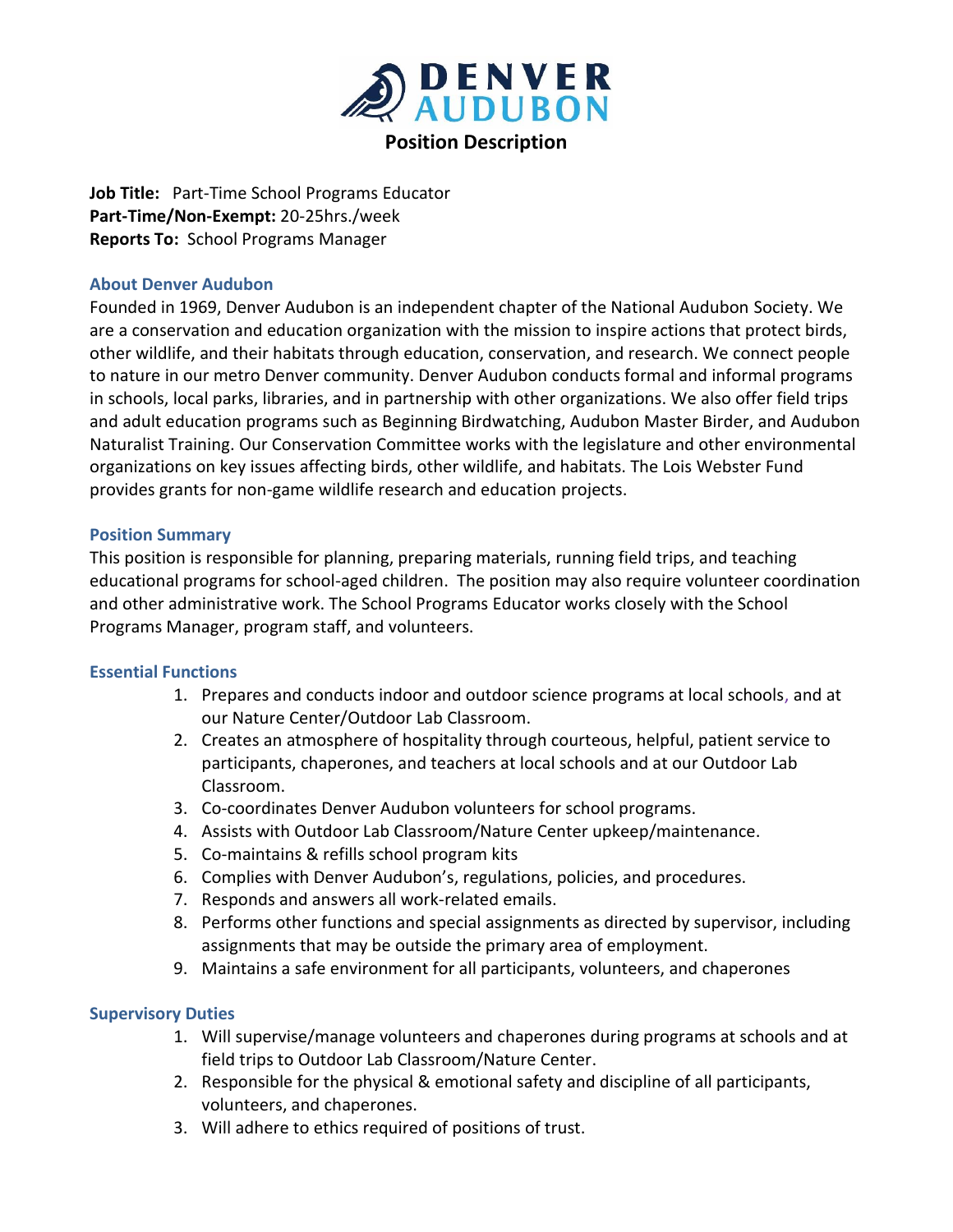# **Other Duties**

Please note this job description is not designed to cover or contain a comprehensive listing of activities, duties, or responsibilities that are required of the employee for this job. Essential and marginal job duties, responsibilities, and activities may change at any time with or without notice.

# **Preferred Qualifications and Prerequisites**

- 1. Completed bachelor's degree is required. Degree in environmental science, education, or science preferred.
- 2. Experience teaching groups of children and/or conducting environmental education programs and/or interpretive programs for youth is required.
- 3. Work/intern/volunteer experience in interpretation, recreation, camps leadership, etc. may be substituted for a formal background in environmental education.
- 4. Interpretive certifications and/or knowledge of Colorado's ecosystems, flora, and fauna or combinations of these skills are preferred.
- 5. CPR/First Aid certified.
- 6. Must pass a background check and child sexual abuse training.
- 7. Must possess and maintain a valid driver's license in good standing.
- 8. Must have the ability to communicate well in English both orally and in writing.
- 9. \*\*Must have working vehicle as this position teaches programs at schools all over the metro area and at the Outdoor Lab Classroom/Nature Center.\*\*
- 10. Use of water monitoring equipment, nets, and magnifiers.
- 11. Uses interpretive equipment, books, web and resource materials in planning and conducting interpretive programs. Uses a variety of office and AV equipment including copier, Windows-based computers, screens, digital projectors, and Smartboards.
- 12. A collaborative, creative person who is proactive and flexible.
- 13. Excellent interpersonal and verbal communications skills.
- 14. Passionate about natural science education and conservation issues affecting birds, wildlife, and habitats.
- 15. Interest, understanding, and commitment to Denver Audubon's mission.

# **Conditions and Environment**

- 1. This position requires professional and timely communications (verbal, text, and email) with co-workers, teachers, chaperones, and volunteers.
- 2. This position requires outdoor work including hiking, walking, or carrying, and kneeling.
- 3. May lift 30+ lbs. at times.
- 4. It may include extremes in temperature, sun, and precipitation.
- 5. Must have the ability to work in the conditions and environment listed for up to 6 hours at a time.
- 6. Must be able to stand on feet for up to 4 hours at a time.
- 7. Weekday morning and afternoon work is required.

Must be able and willing to work a flexible schedule, including early mornings, afternoons, and weekends as needed (mainly for special events and programs). Must be willing to travel locally as the job requires.